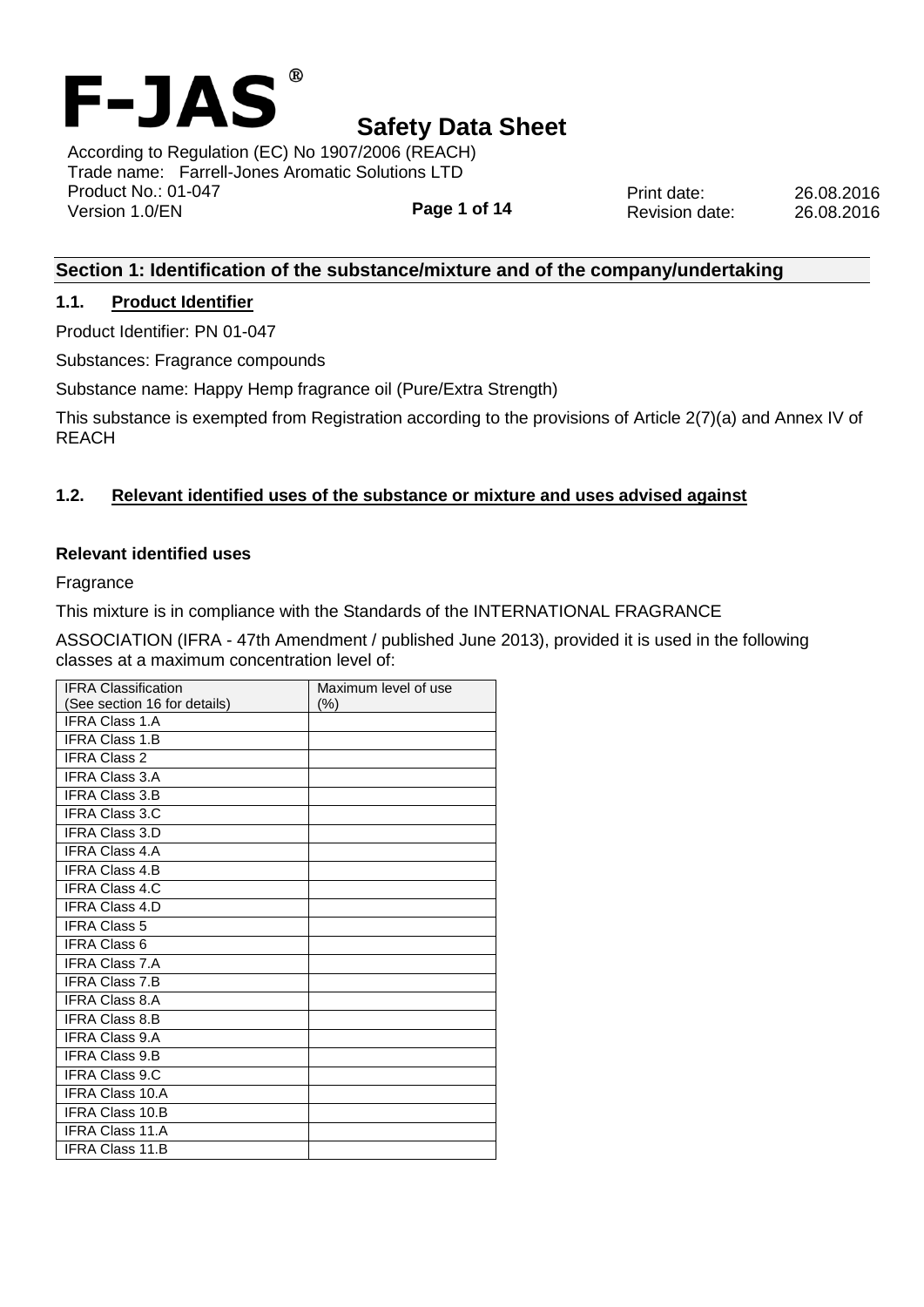

According to Regulation (EC) No 1907/2006 (REACH) Trade name: Farrell-Jones Aromatic Solutions LTD Product No.: 01-047 Version 1.0/EN

**Page 2 of 14**

Print date: 26.08.2016 Revision date: 26.08.2016

### **Uses advised against:**

Not for human or animal consumption

### **1.3. Details of the supplier of the safety data sheet Supplier:**

F-JAS

Farrell-Jones Aromatic Solutions LTD

Unit A7, Ashmount Enterprise Park, Flint, CH6 5YL

Telephone: 01352 763 502

Contact person: Carl Stratton

Contact e-mail: carl.stratton@f-jas.co.uk

#### **1.4. EMERGENCY TELEPHONE NUMBER:**

Main: +44 (0)1352 763 502 Freephone: +44 (0)800 468 1951 Mobile: +44 (0)748513159

Opening hours are 8:30am to 5:00pm weekdays.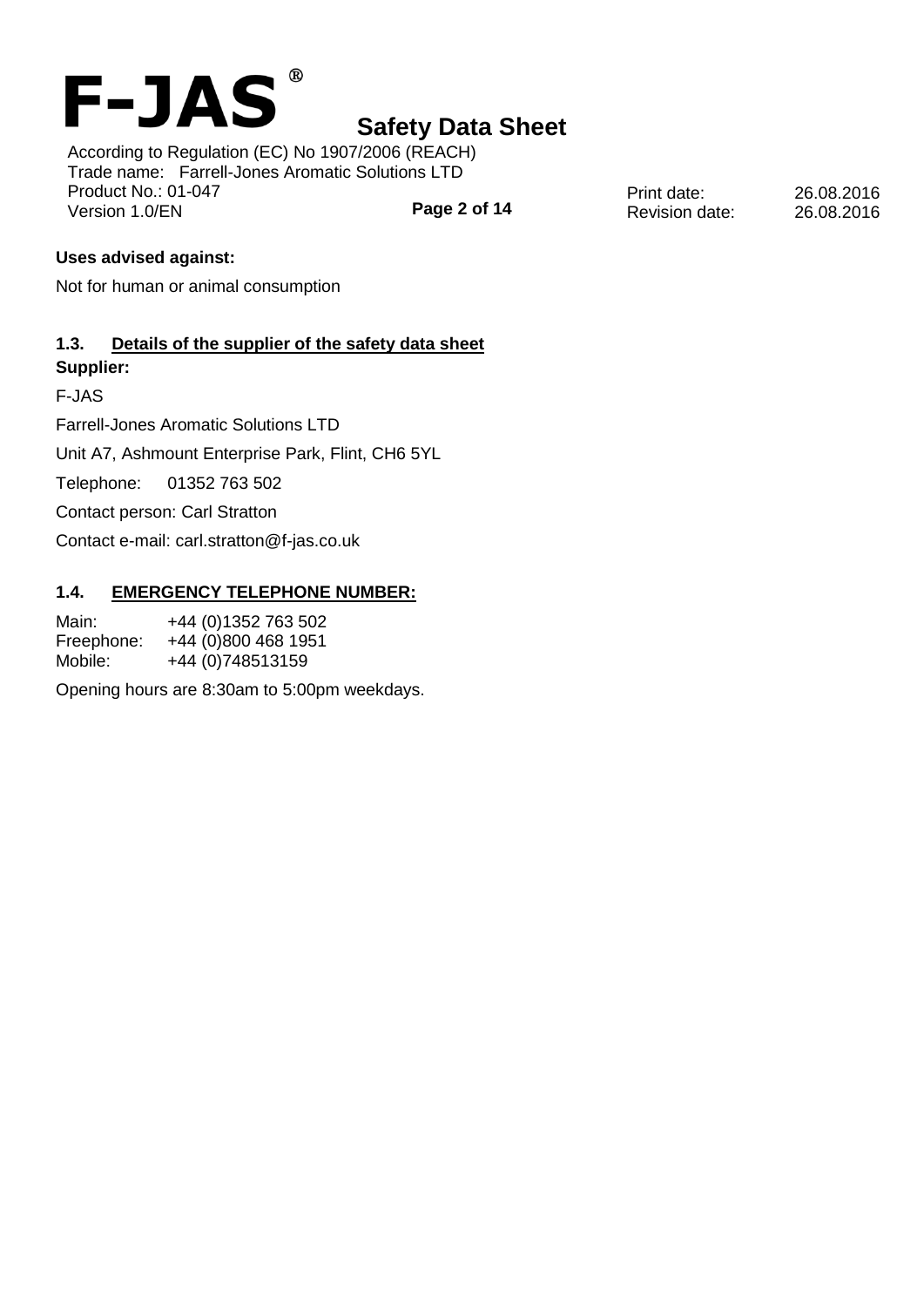

**Page 3 of 14** According to Regulation (EC) No 1907/2006 (REACH) Trade name: Farrell-Jones Aromatic Solutions LTD Product No.: 01-047 Version 1.0/EN

Print date: 26.08.2016 Revision date: 26.08.2016

### **Section 2: Hazards identification**

### **2.1. Classification under Regulation (EC) No 1272/2008**

#### **Class and category of danger:**

EUH208 Contains d-Limonene. May produce an allergic reaction.

H317 May cause an allergic skin reaction

H411 Toxic to aquatic life with long-lasting effects

P261 Avoid breathing fumes/vapours.

P273 Avoid release to the environment.

P280 Wear protective gloves/protective clothing/eye protection/face protection.

P302+352 IF ON SKIN: Wash with plenty of soap and water

P305+351+338 IF IN EYES: Rinse cautiously with water for several minutes. Remove contact lenses if present and easy to do – continue rinsing.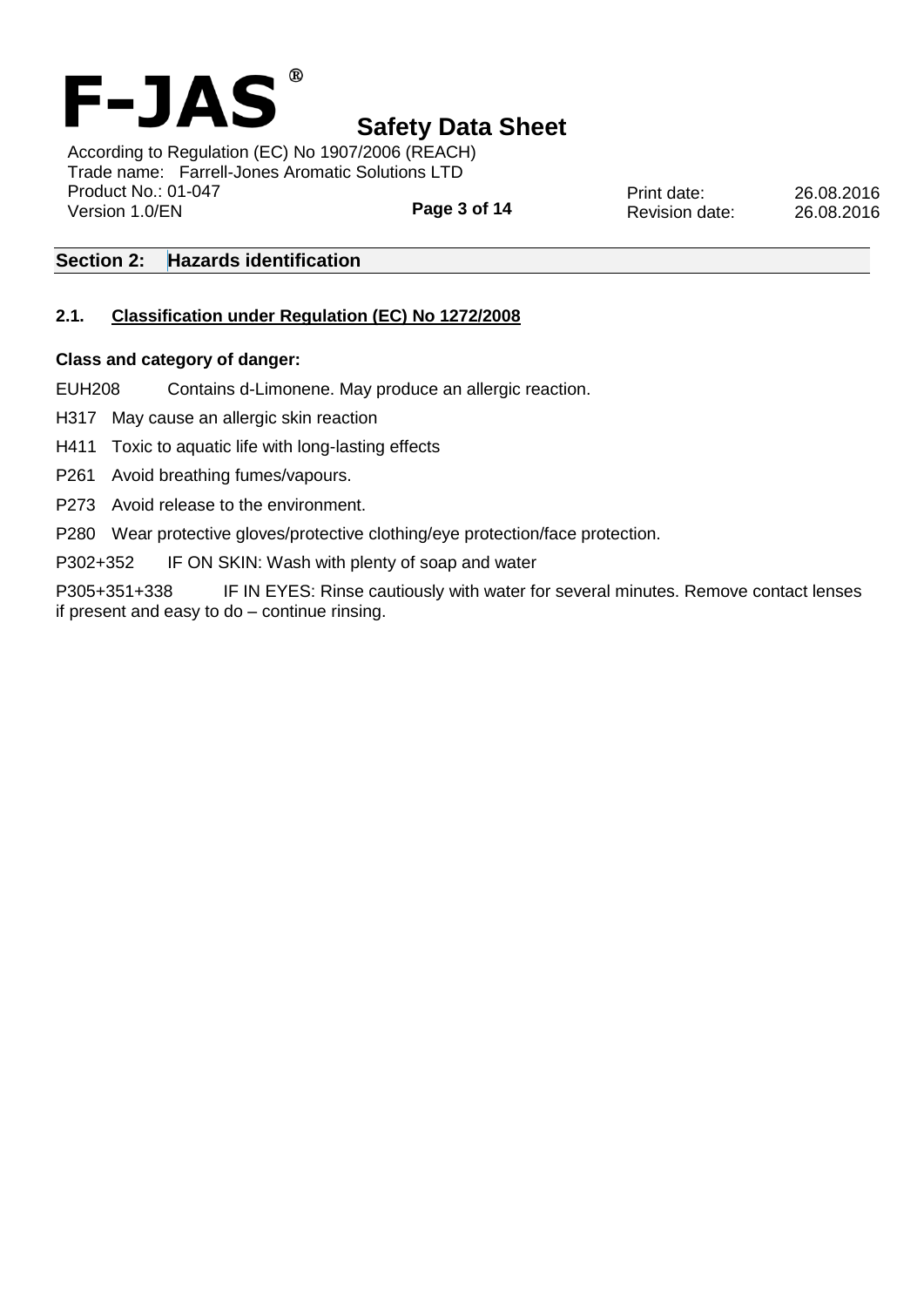

**Page 4 of 14** According to Regulation (EC) No 1907/2006 (REACH) Trade name: Farrell-Jones Aromatic Solutions LTD Product No.: 01-047 Version 1.0/EN

Print date: 26.08.2016 Revision date: 26.08.2016

#### **2.2. Label Elements**

### **Labelling according to Regulation (EC) No 1272/2008 [CLP/GHS]**

Product identifier: Happy Hemp fragrance oil PN 01-047

| <b>Hazard pictograms:</b> | Hazard / Precautionary statement(s)                                                                                                                                                                                                                                                                                                                                                                 |  |  |  |  |
|---------------------------|-----------------------------------------------------------------------------------------------------------------------------------------------------------------------------------------------------------------------------------------------------------------------------------------------------------------------------------------------------------------------------------------------------|--|--|--|--|
|                           | Signal word: WARNING                                                                                                                                                                                                                                                                                                                                                                                |  |  |  |  |
|                           | Hazard statements:                                                                                                                                                                                                                                                                                                                                                                                  |  |  |  |  |
|                           | May cause an allergic skin reaction<br>Toxic to aquatic life with long-lasting effects                                                                                                                                                                                                                                                                                                              |  |  |  |  |
|                           | Precautionary statements:                                                                                                                                                                                                                                                                                                                                                                           |  |  |  |  |
|                           | Avoid breathing fumes/vapours.<br>Avoid release to the environment.<br>Wear protective gloves/protective clothing/eye protection/face protection.<br>IF SWALLOWED: Immediately call a POISON CENTER/doctor<br>IF ON SKIN: Wash with plenty of soap and water<br>IF IN EYES: Rinse cautiously with water for several minutes. Remove contact<br>lenses if present and easy to do - continue rinsing. |  |  |  |  |
|                           | <b>Supplemental Hazard information</b>                                                                                                                                                                                                                                                                                                                                                              |  |  |  |  |
|                           | Contains d-Limonene. May produce an allergic reaction.                                                                                                                                                                                                                                                                                                                                              |  |  |  |  |

#### **2.3. Other Hazards**

**None**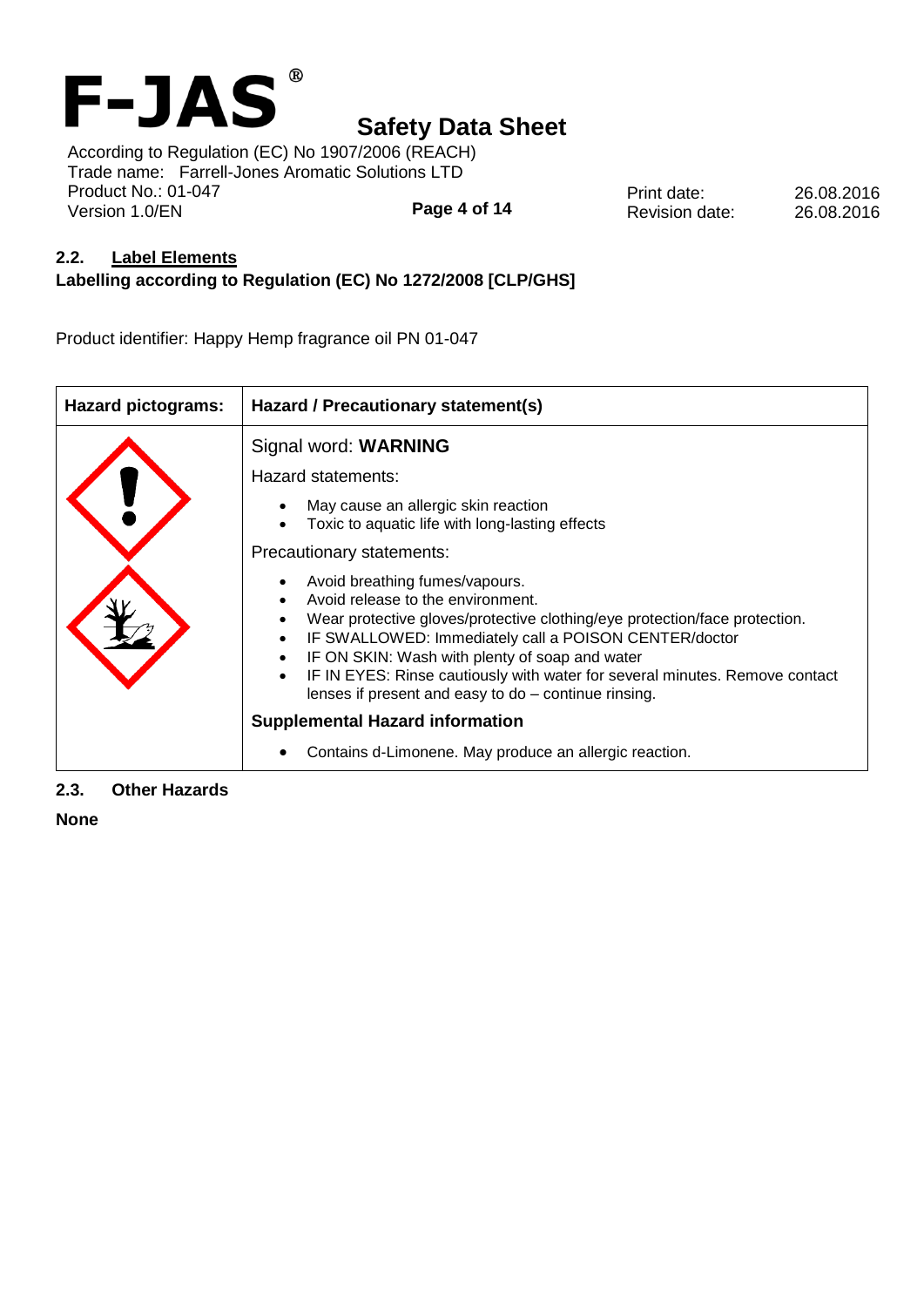

**Page 5 of 14** According to Regulation (EC) No 1907/2006 (REACH) Trade name: Farrell-Jones Aromatic Solutions LTD Product No.: 01-047 Version 1.0/EN

Print date: 26.08.2016 Revision date: 26.08.2016

## **Section 3: Composition/information on ingredients**

### **3.1. Substances**

| Name                                | CAS            | EC        | <b>REACH Registration No.</b> | %         | Classification for<br>(CLP) 1272/2008            |
|-------------------------------------|----------------|-----------|-------------------------------|-----------|--------------------------------------------------|
| $\alpha$ -Pinene                    | 80-56-8        |           |                               |           | H <sub>227</sub>                                 |
|                                     |                |           |                               | $0.1 - 1$ | H411                                             |
|                                     |                |           |                               |           | H370                                             |
|                                     | $100 - 51 - 6$ | 202-859-9 |                               |           | H302                                             |
| <b>Benzyl Alcohol</b>               |                |           |                               | $1 - 5$   | H319                                             |
|                                     |                |           |                               |           | H332                                             |
|                                     | $91 - 64 - 5$  | 202-086-7 |                               |           | H302                                             |
| Coumarin                            |                |           |                               | $1 - 5$   | H317                                             |
|                                     |                |           |                               |           | H373                                             |
| Geraniol (3,7-Dimethyl-2,6-         | $106 - 24 - 1$ | 203-377-1 |                               | $1 - 5$   | H315                                             |
| octadien-1-ol)                      |                |           |                               |           | H318                                             |
|                                     | 6259-76-3      | 228-408-6 |                               | $1 - 5$   | H315                                             |
| Hexyl salicylate                    |                |           |                               |           | H411                                             |
| Musk ketone                         | $81 - 14 - 1$  | 201-328-9 |                               | $1 - 5$   | H411                                             |
| d-Limonene (p-Mentha-1,8-<br>diene) | 5989-27-5      | 227-813-5 |                               | $1 - 5$   | H <sub>227</sub><br>H315<br>H370<br>H410<br>H317 |
| Patchouli oil                       | 8014-09-3      |           |                               |           | H302                                             |
|                                     |                |           |                               | $1 - 5$   | H315                                             |
|                                     |                |           |                               |           | H319                                             |
| Phenyl Ethyl Alcohol                | $60 - 12 - 8$  | 200-456-2 |                               | $1 - 5$   | H315                                             |
|                                     |                |           |                               |           | H319                                             |

\* Not classified as dangerous according to Regulation (EC) No. 1272/2008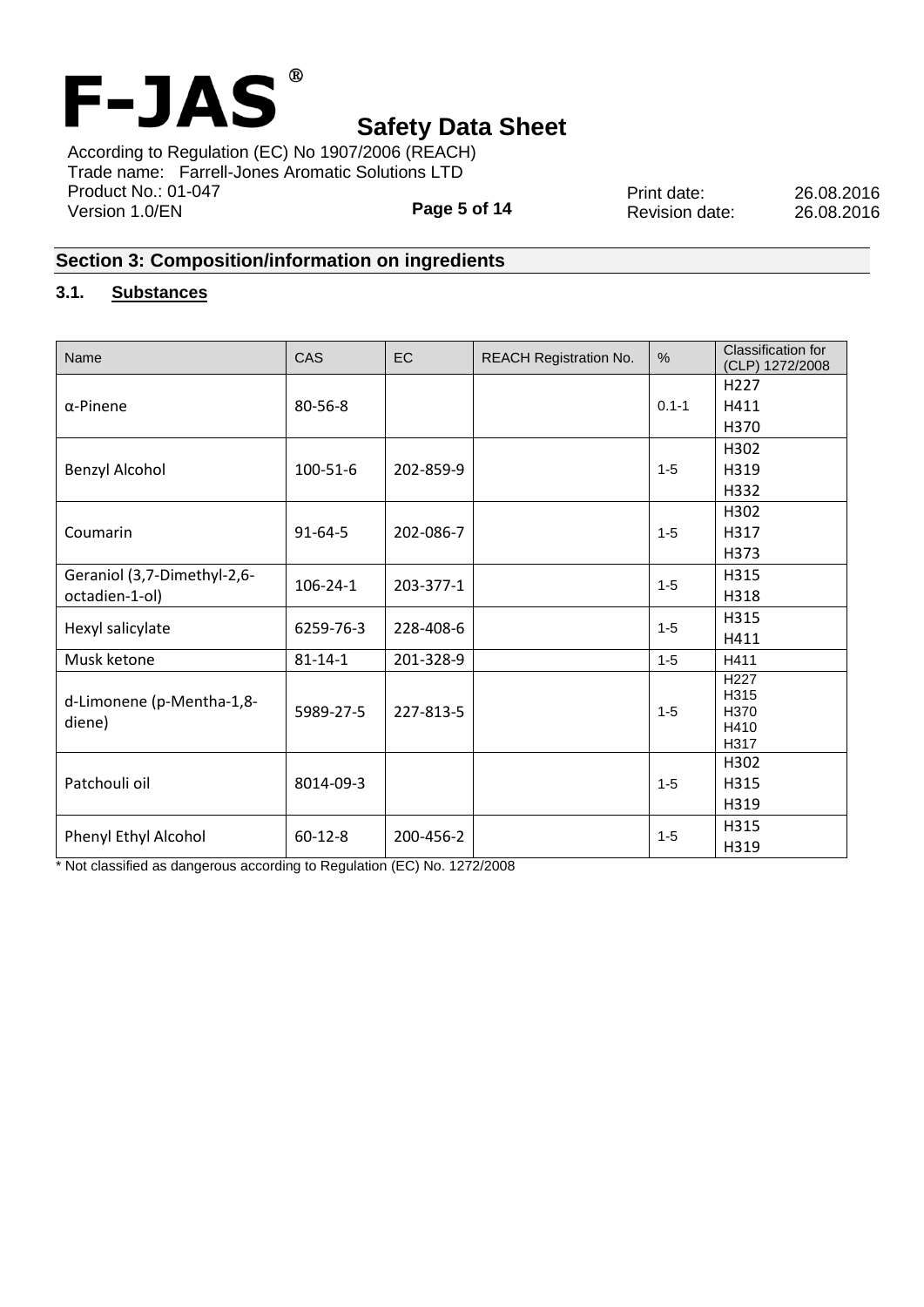

**Page 6 of 14** According to Regulation (EC) No 1907/2006 (REACH) Trade name: Farrell-Jones Aromatic Solutions LTD Product No.: 01-047 Version 1.0/EN

Print date: 26.08.2016 Revision date: 26.08.2016

### **Section 4: First Aid measures**

#### **4.1. Description of first aid measures**

#### **Following inhalation**

Remove from exposure site to fresh air, keep at rest and Immediately call a POISON CENTER or doctor/physician.

#### **Following eye exposure**

Flush immediately with water for at least 15 minutes. Contact doctor/physician if symptoms persist.

#### **Following skin contact**

Remove contaminated clothes. Wash thoroughly with soap and water. Contact doctor/physician if irritation persists.

#### **Following ingestion**

Rinse mouth. Do NOT induce vomiting. Immediately call a POISON CENTER or doctor/physician.

#### **Other**

Take Risk and Safety phrases (section 15) into consideration.

#### **4.2. Most important symptoms and effects, both acute and delayed**

May be fatal if swallowed and enters airways.

Causes skin irritation.

May cause an allergic skin reaction.

#### **4.3. Indication of any immediate medical attention and special treatment needed**

None expected, see Section 4.1 for further information.

#### **Section 5: Firefighting measures**

#### **5.1. Extinguishing media**

**Suitable media:** Carbon dioxide, Dry chemical, Foam, Fire blanket.

**Unsuitable media:** Do not use a direct water-jet on burning material.

## **5.2. Special hazards arising from the substance or mixture**

In case of fire, may be liberated: Carbon monoxide, Unidentified organic compounds.

### **5.3. Advice for firefighters**

In case of insufficient ventilation, wear suitable respiratory equipment.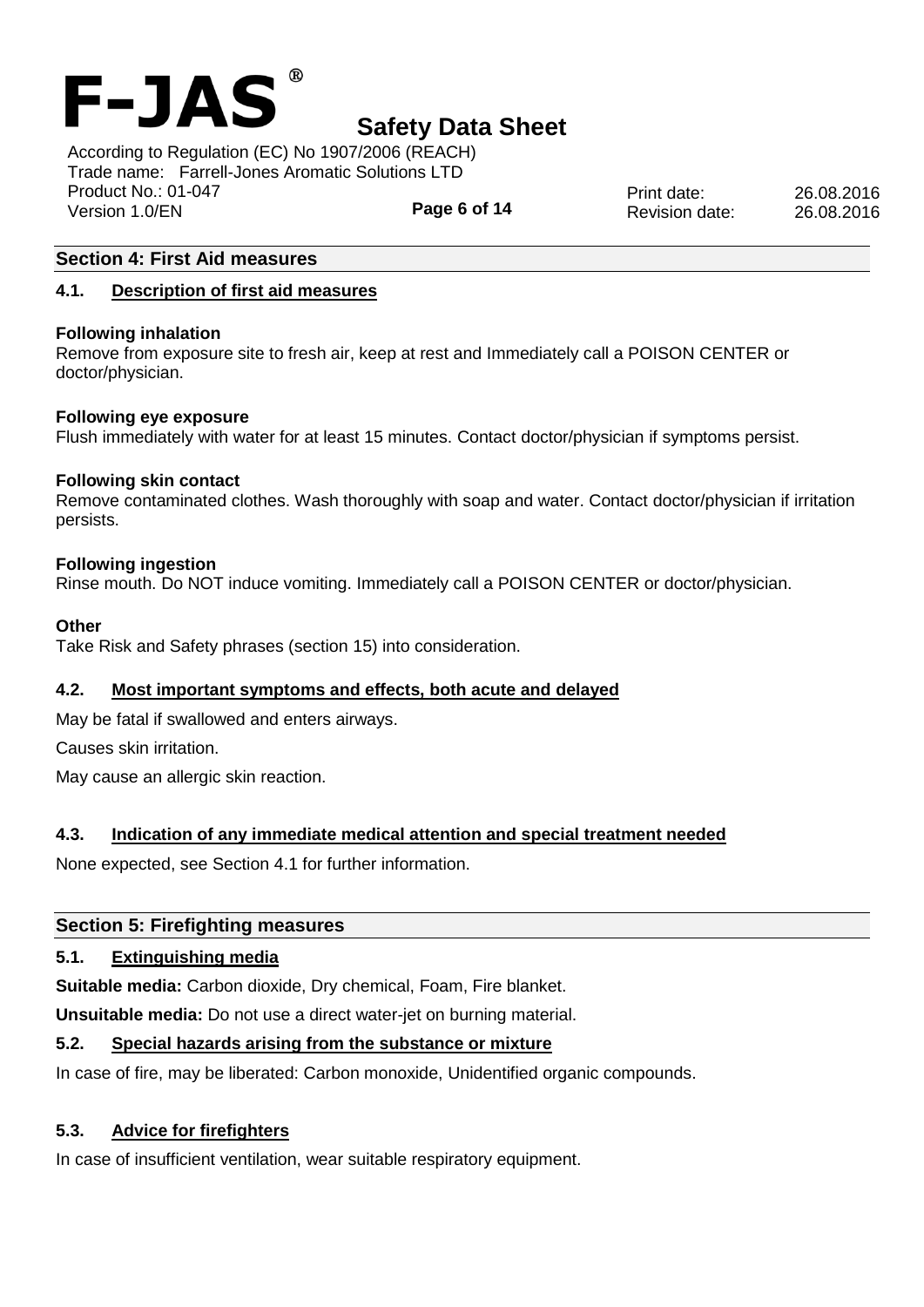

**Page 7 of 14** According to Regulation (EC) No 1907/2006 (REACH) Trade name: Farrell-Jones Aromatic Solutions LTD Product No.: 01-047 Version 1.0/EN

**Section 6: Accidental release measures**

#### **6.1. Personal precautions, protective equipment and emergency procedures:**

Avoid inhalation. Avoid contact with skin and eyes. See protective measures under Section 7 and 8.

#### **6.2. Environmental precautions**

Keep away from drains, surface and ground water, and soil.

#### **6.3. Methods and material for containment and cleaning up**

Remove ignition sources. Provide adequate ventilation. Avoid excessive inhalation of vapours. Contain spillage immediately by use of sand or inert powder. Dispose of according to local regulations.

#### **Section 7: Handling and storage**

#### **7.1. Precautions for safe handling**

Keep away from heat, sparks, open flames and hot surfaces. - No smoking.

#### **7.2. Conditions for safe storage, including any incompatibilities**

Ground/bond container and receiving equipment. Use only non-sparking tools. Take precautionary measures against static discharge.

#### **7.3. Specific end use(s)**

Use in accordance with good manufacturing and industrial hygiene practices.

Print date: 26.08.2016 Revision date: 26.08.2016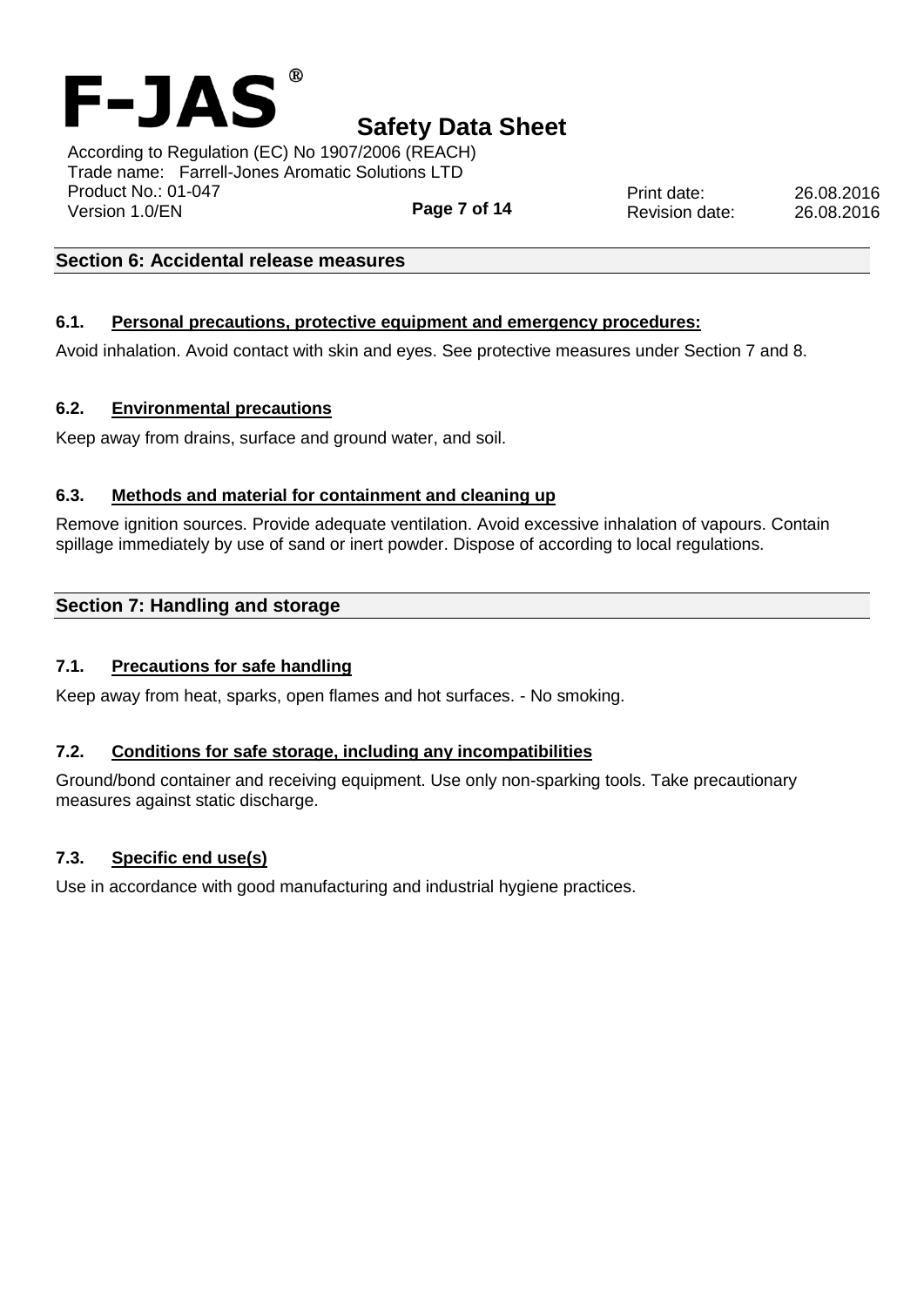

**Page 8 of 14** According to Regulation (EC) No 1907/2006 (REACH) Trade name: Farrell-Jones Aromatic Solutions LTD Product No.: 01-047 Version 1.0/EN

Print date: 26.08.2016 Revision date: 26.08.2016

### **Section 8: Exposure controls/personal protection**

**8.1. Control parameters**

#### **Workplace exposure limits**

None

### **8.2. Exposure controls**

#### **Eye / Skin Protection**

Wear protective gloves/eye protection/face protection

#### **Respiratory Protection**

Ensure adequate and ongoing ventilation is maintained in order to prevent build up of excessive vapour and to ensure occupational exposure limits are adhered to. If appropriate, and depending on your patterns and volumes of use, the following engineering controls may be required as additional protective measures:

a) Isolate mixing rooms and other areas where this material is used or openly handled. Maintain these areas under negative air pressure relative to the rest of the plant.

b) Employ the use of Personal protective equipment - an approved, properly fitted respirator with organic vapour cartridges or canisters and particulate filters.

c) Use local exhaust ventilation around open tanks and other open sources of potential exposures in order to avoid excessive inhalation, including places where this material is openly weighed or measured. In addition, use general dilution ventilation of the work area to eliminate or reduce possible worker exposures.

d) Use closed systems for transferring and processing this material.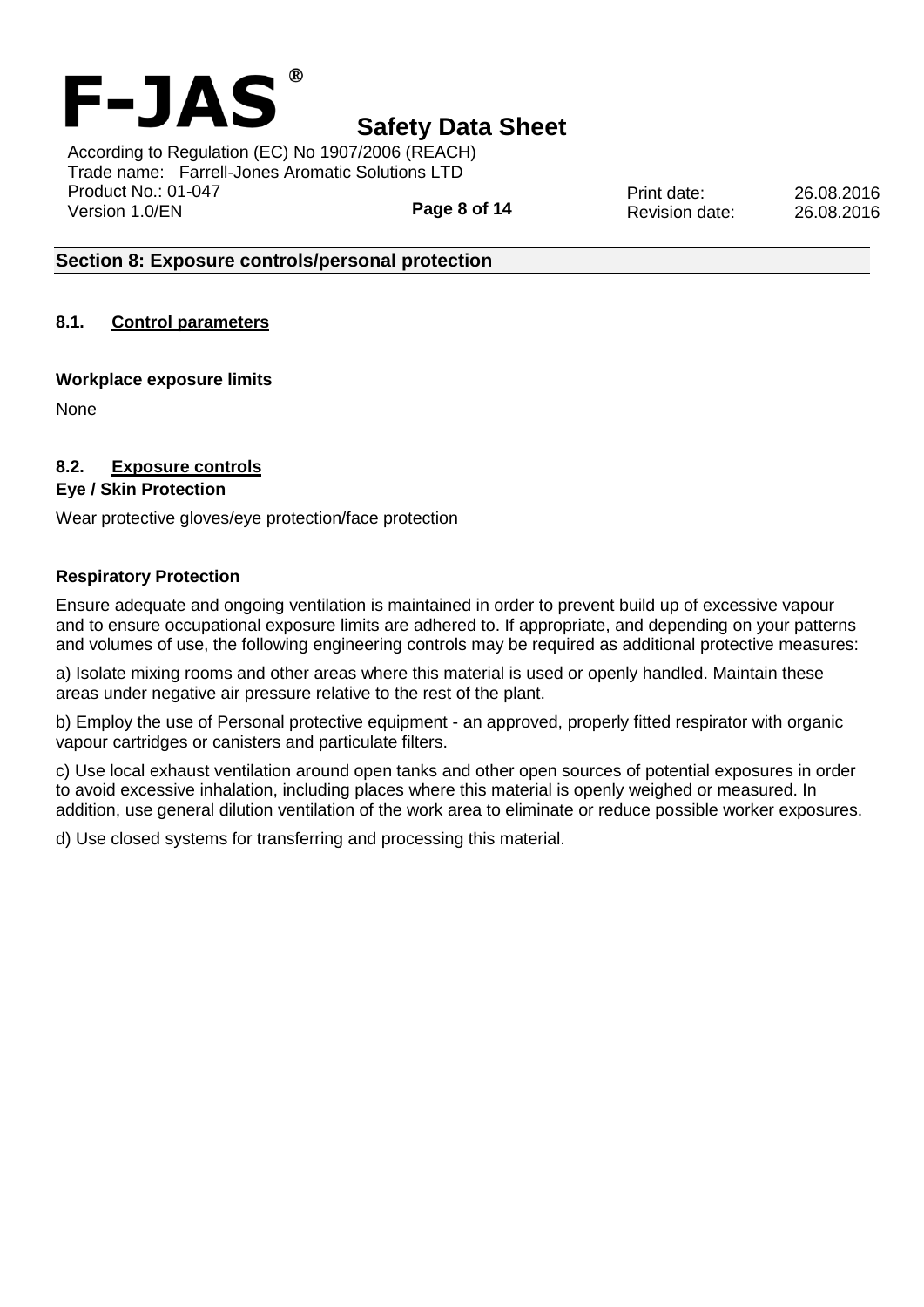

According to Regulation (EC) No 1907/2006 (REACH) Trade name: Farrell-Jones Aromatic Solutions LTD Product No.: 01-047 Version 1.0/EN

**Page 9 of 14**

Print date: 26.08.2016 Revision date: 26.08.2016

### **Section 9. Physical and chemical properties**

### **9.1. Information on basic physical and chemical properties**

| Appearance:                    | Dark Amber     |
|--------------------------------|----------------|
| Odour:                         | Not determined |
| pH:                            | Not determined |
| Initial boiling point / range: | Not determined |
| Flash point:                   | Not determined |
| Vapour pressure:               | Not determined |
| Relative density:              | Not determined |
| Solubility(ies):               | Not determined |
|                                |                |

#### **9.2. Other information**

None Available

#### **Section 10: stability and reactivity**

#### **10.1. Reactivity**

Presents no significant reactivity hazard, by itself or in contact with water.

#### **10.2. Chemical stability**

Good stability under normal storage conditions.

#### **10.3. Possibility of hazardous reactions:**

Not expected under normal conditions of use.

#### **10.4. Conditions to avoid**

Avoid extreme heat.

#### **10.5. Incompatible materials**

Avoid contact with strong acids, alkalis or oxidising agents.

#### **10.6. Hazardous decomposition products**

Not expected.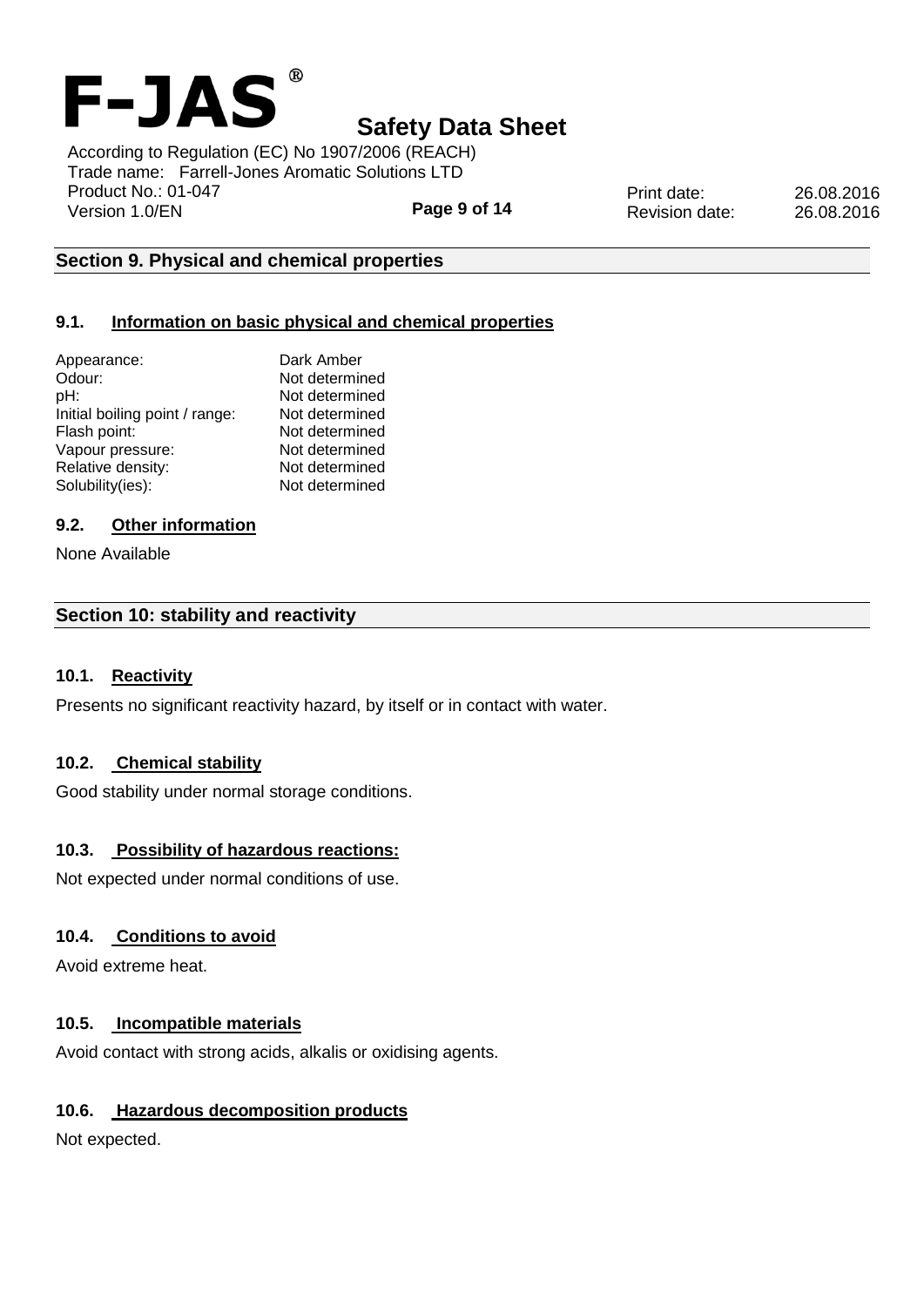

**Page 10 of 14** According to Regulation (EC) No 1907/2006 (REACH) Trade name: Farrell-Jones Aromatic Solutions LTD Product No.: 01-047 Version 1.0/EN

### **Section 11: Toxicological information**

#### **11.1. Information on toxicological effects**

This mixture has not been tested as a whole for health effects. The health effects have been calculated using the methods outlined in Regulation (EC) No 1272/2008 (CLP).

• May cause an allergic skin reaction.

Assumed Toxicity Value (LD50 or ATE) for Acute Oral Toxicity: Not Available

Assumed Toxicity Value (LD50 or ATE) for Acute Dermal Toxicity: Not Available

Assumed Toxicity Value (LC50 or ATE) for Acute Inhalation Toxicity: Not Available

Inhalation Route: Not Available

#### **Information about hazardous ingredients in the mixture**

| Ingredient                         | CAS            | EC        | LD50/ATE*<br>Oral | LD50/ATE*<br>Dermal | LC50/ATE*<br>Inhalation | LC50 Route    |
|------------------------------------|----------------|-----------|-------------------|---------------------|-------------------------|---------------|
| Benzvl Alcohol                     | $100 - 51 - 6$ | 202-859-9 | 1620              | 2500                |                         | Not Available |
| Coumarin                           | $91 - 64 - 5$  | 202-086-7 | 500               | Not Available       | Not Available           | Not Available |
| .<br>$\overline{\phantom{0}}$<br>A |                |           |                   |                     |                         |               |

\* Acute Toxicity Estimates

Print date: 26.08.2016 Revision date: 26.08.2016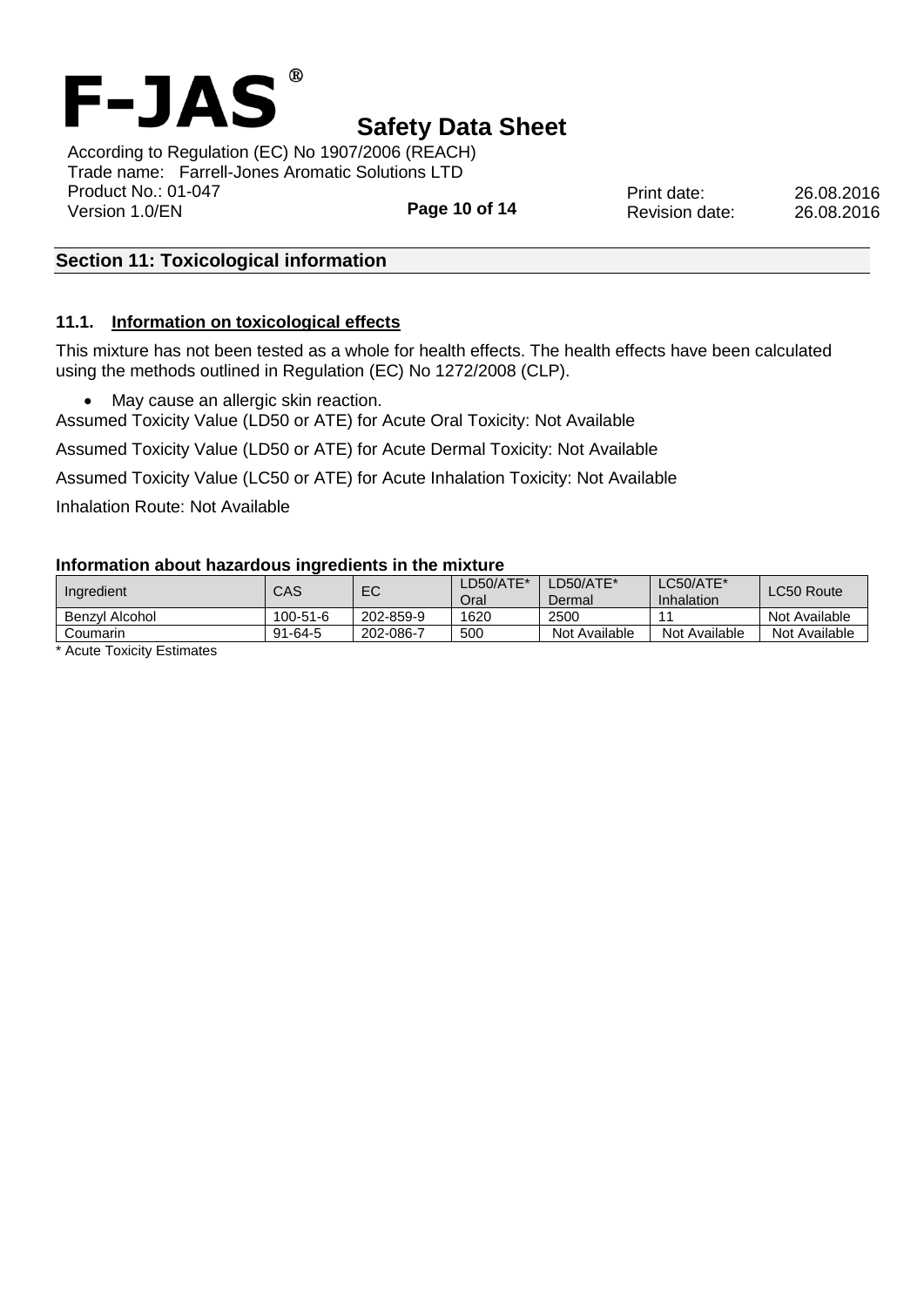

According to Regulation (EC) No 1907/2006 (REACH) Trade name: Farrell-Jones Aromatic Solutions LTD Product No.: 01-047 Version 1.0/EN

**Page 11 of 14**

Print date: 26.08.2016 Revision date: 26.08.2016

### **Section 12: Ecological information**

### **12.1. Toxicity**

Toxic to aquatic life with long lasting effects.

#### **12.2. Persistence and degradability**

Not available

### **12.3. Bioaccumulative potential**

Not available

#### **12.4. Mobility in soil**

Not available

#### **12.5. Results of PBT and vPvB assessment**

This substance does not meet the PBT/vPvB criteria of REACH, annex XIII.

#### **12.6. Other adverse effects**

Not available

## **Section 13: Disposal considerations**

#### **13.1. Waste treatment methods**

Dispose of in accordance with local regulations. Avoid disposing into drainage systems and into the environment. Empty containers should be taken to an approved waste handling site for recycling or disposal.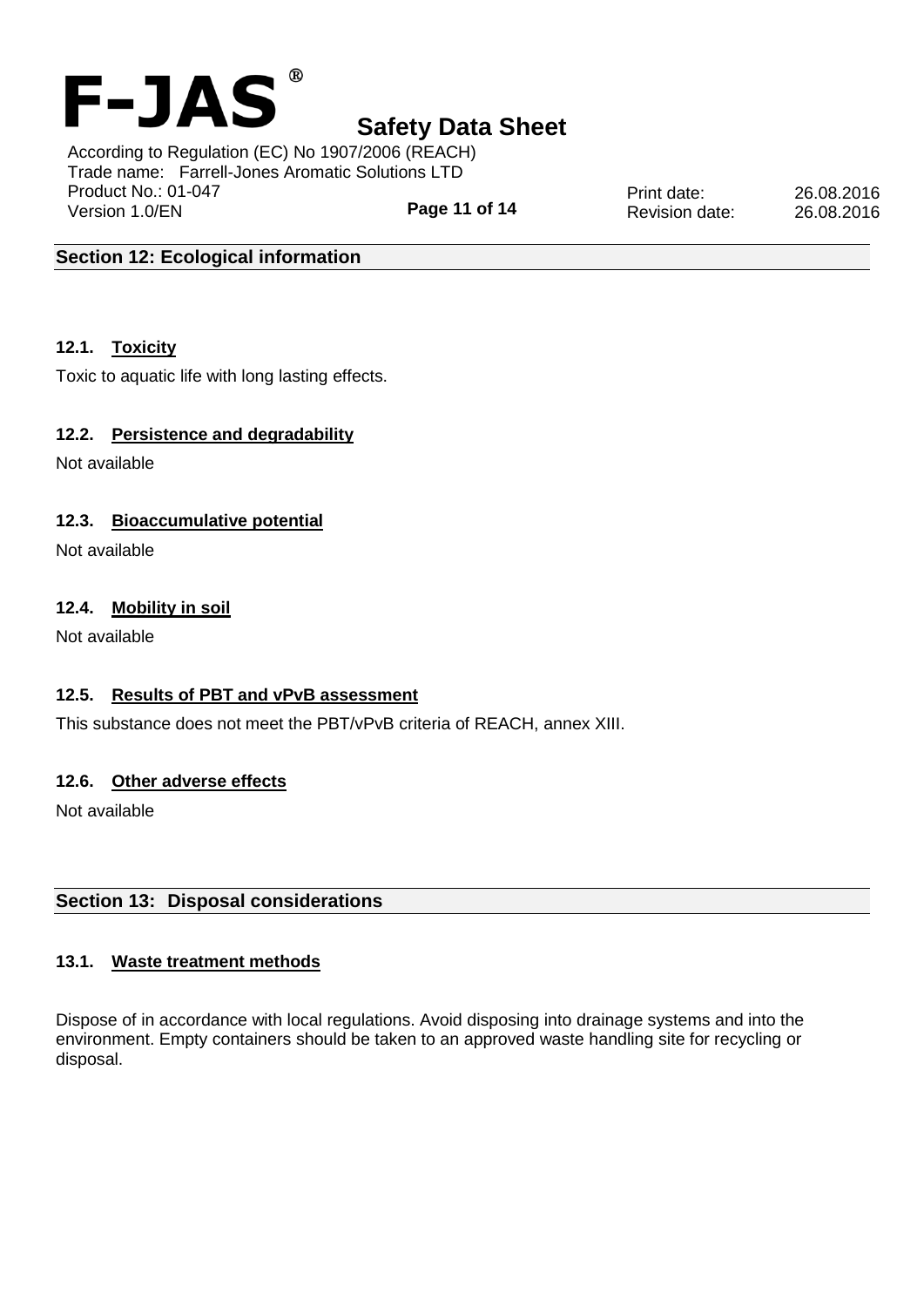

**Page 12 of 14** According to Regulation (EC) No 1907/2006 (REACH) Trade name: Farrell-Jones Aromatic Solutions LTD Product No.: 01-047 Version 1.0/EN

Print date: 26.08.2016 Revision date: 26.08.2016

## **Section 14. Transport information**

**14.1. UN Number**

UN3082

## **14.2. UN Proper shipping name**

Environmentally hazardous substance, liquid, n.o.s.

## **14.3. Transport hazard class(es)**

- 9
- **14.4. Hazard label(s)**



## **14.5. Packing group**

III

**14.6. Environmental hazards**

This is an environmentally hazardous substance.

## **14.7. Transport in bulk according to Annex II of MARPOL73/78 and the IBC Code:**

Not applicable

## **Section 15: Regulatory information**

## **15.1. Safety, health and environmental regulations/legislation specific for the substance or mixture**

None additional

## **15.2. Chemical Safety Assessment**

A Chemical Safety Assessment has not been carried out for this product.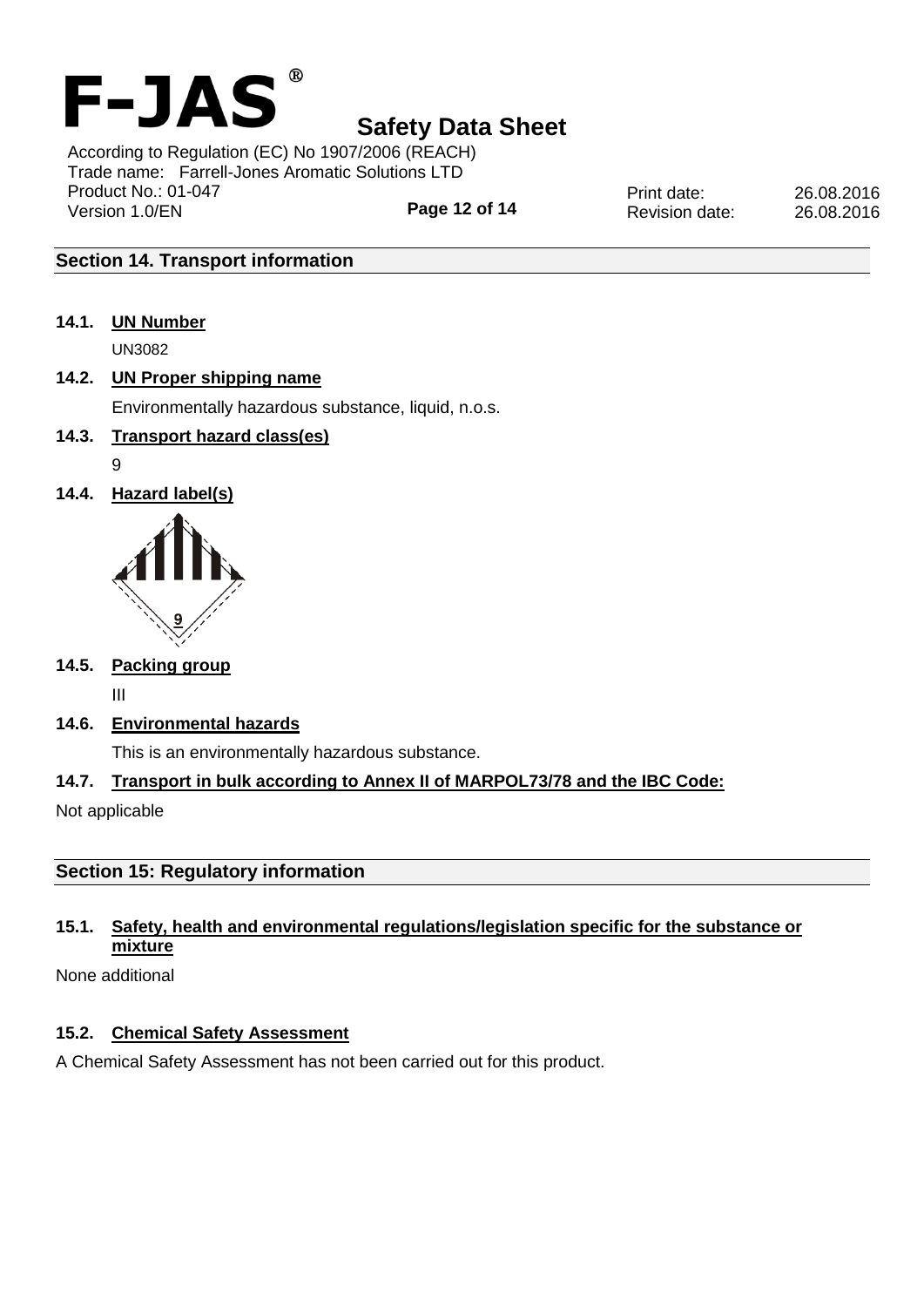

**Page 13 of 14** According to Regulation (EC) No 1907/2006 (REACH) Trade name: Farrell-Jones Aromatic Solutions LTD Product No.: 01-047 Version 1.0/EN

Print date: 26.08.2016 Revision date: 26.08.2016

## **Section 16: Other Information**

#### **16.1. Revision History**

None

| 16.2.            | Key to abbreviations                                                                          |
|------------------|-----------------------------------------------------------------------------------------------|
| Abbreviation     | Explanation                                                                                   |
| <b>EUH208</b>    | Contains  May produce an allergic reaction.                                                   |
| H <sub>227</sub> | Combustible liquid                                                                            |
| H302             | Harmful if swallowed                                                                          |
| H315             | Causes skin irritation                                                                        |
| H317             | May cause an allergic skin reaction                                                           |
| H318             | Causes serious eye damage                                                                     |
| H319             | Causes serious eye irritation                                                                 |
| H332             | Harmful if inhaled                                                                            |
| H370             | Causes damage to organs                                                                       |
| H373             | May cause damage to organs through prolonged or repeated exposure                             |
| H410             | Very toxic to aquatic life with long-lasting effects                                          |
| H411             | Toxic to aquatic life with long-lasting effects                                               |
| P261             | Avoid breathing fumes/vapours.                                                                |
| P273             | Avoid release to the environment.                                                             |
| P280             | Wear protective gloves/protective clothing/eye protection/face protection.                    |
| P302+352         | IF ON SKIN: Wash with plenty of soap and water                                                |
|                  | IF IN EYES: Rinse cautiously with water for several minutes. Remove contact lenses if present |
| P305+351+338     | and easy to $do$ - continue rinsing.                                                          |

The information in this safety data sheet is to the best of our knowledge true and accurate but all data, instructions, recommendations and/or suggestions are made without guarantee.